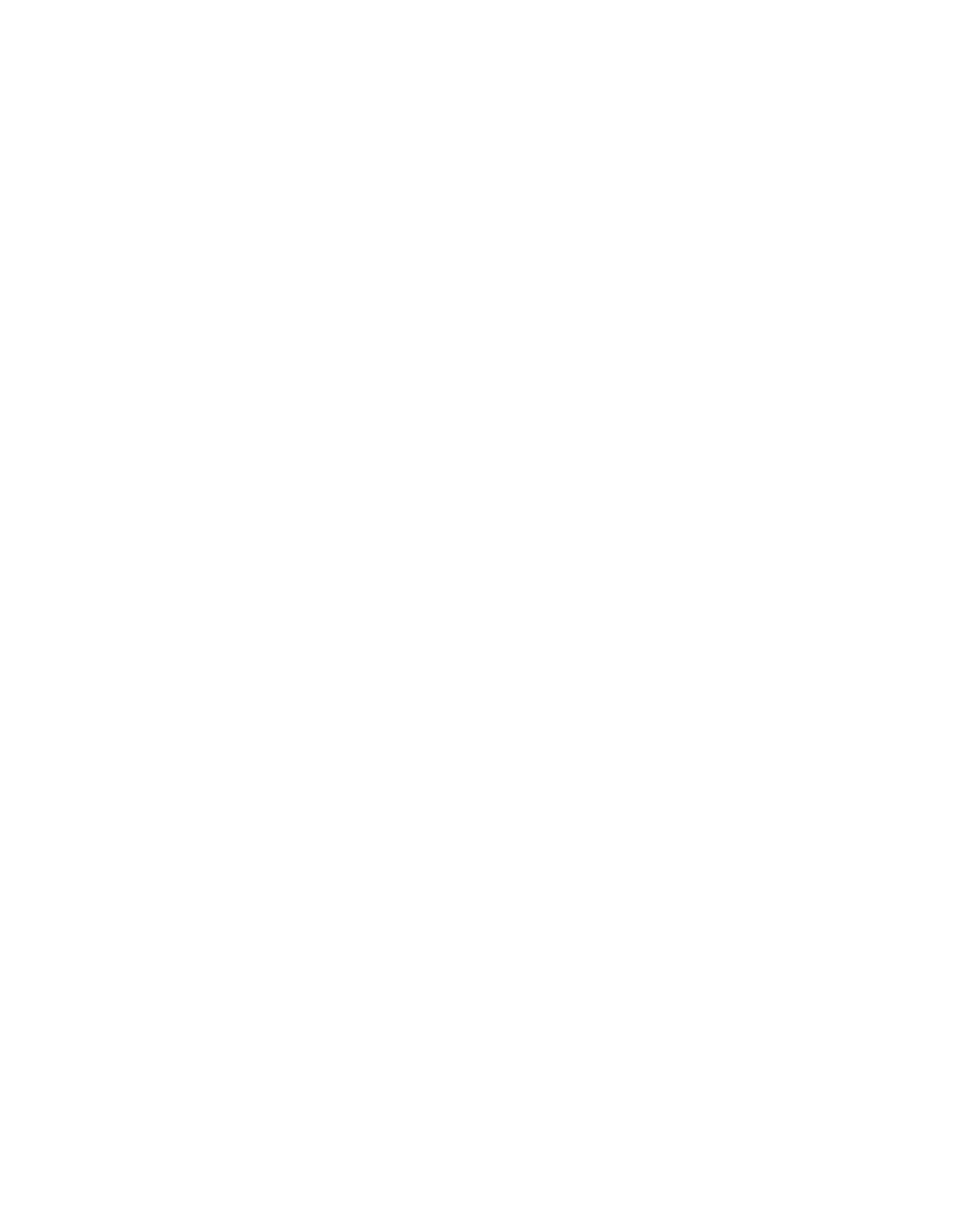| <b>GOAL HE-3</b>      | To maintain and rehabilitate the existing housing stock to preserve community<br>character and housing units affordable to a mix of income levels. (Source: Existing<br>Goal HE-2, modified)                                                                                                                                                                                                                                                                                                                                                                                                                                                                                   |
|-----------------------|--------------------------------------------------------------------------------------------------------------------------------------------------------------------------------------------------------------------------------------------------------------------------------------------------------------------------------------------------------------------------------------------------------------------------------------------------------------------------------------------------------------------------------------------------------------------------------------------------------------------------------------------------------------------------------|
| POLICY-HE-3.1         | Neighborhood Revitalization. The City, within its financial capabilities, shall<br>support the revitalization of older neighborhoods by keeping streets, sidewalks<br>and other municipal systems in good repair and providing neighborhood<br>improvements, such as street lighting, landscaping, and recreation amenities that<br>contribute to stable, quality neighborhoods. (Source: Existing Policy H-P-20)                                                                                                                                                                                                                                                              |
| POLICY-HE-3.2         | Mobile Home Upkeep. The City shall promote the upkeep of existing mobile<br>home parks. (Source: Existing Policy H-P-23, modified)                                                                                                                                                                                                                                                                                                                                                                                                                                                                                                                                             |
| POLICY-HE-3.3         | Enforcement. The City shall continue code enforcement efforts. (Source: Existing<br>Policy H-P-21)                                                                                                                                                                                                                                                                                                                                                                                                                                                                                                                                                                             |
| POLICY-HE-3.4         | Abatement. The City shall require the abatement of unsafe structures, giving<br>property owners adequate opportunities to correct deficiencies. (Source: Existing<br>Policy H-P-22, modified)                                                                                                                                                                                                                                                                                                                                                                                                                                                                                  |
| POLICY-HE-3.5         | Encourage Private Investment. The City shall encourage private reinvestment in<br>older residential neighborhoods and private rehabilitation of housing. (Source:<br>Existing Policy H-P-25)                                                                                                                                                                                                                                                                                                                                                                                                                                                                                   |
| POLICY-HE-3.6         | Retain Affordable Housing. The City shall work with other agencies and non-<br>profit organizations to prevent the conversion of subsidized, affordable housing to<br>market-rate housing. (Source: New)                                                                                                                                                                                                                                                                                                                                                                                                                                                                       |
| IMPLEMENTATION-HE-3.1 | Housing Rehabilitation (Single-family). To conserve existing housing stock that<br>currently needs substantial rehabilitation, including substandard homes initially<br>built as Shasta Dam worker housing, the City will review the Housing Stock<br>Inventory to assess potential rehabilitation needs, identify potential loan<br>applicants, and initiate a program to serve those needs. This program can be<br>operated in conjunction with the proposed energy efficiency program (HE 5.1) to<br>maximize use of funds and accommodation of energy efficient measures lowering<br>the overall operational costs for a home. (Source: Existing Program HE 2.1, modified) |
|                       | Responsibility: Program Manager, City Manager, City Council<br>Time Frame: Planning Period<br><b>Funding:</b> City (staff time)<br><b>Quantified Objective:</b> Three units of very low, six units of low, and 10 units of<br>moderate housing rehabilitated during the planning period                                                                                                                                                                                                                                                                                                                                                                                        |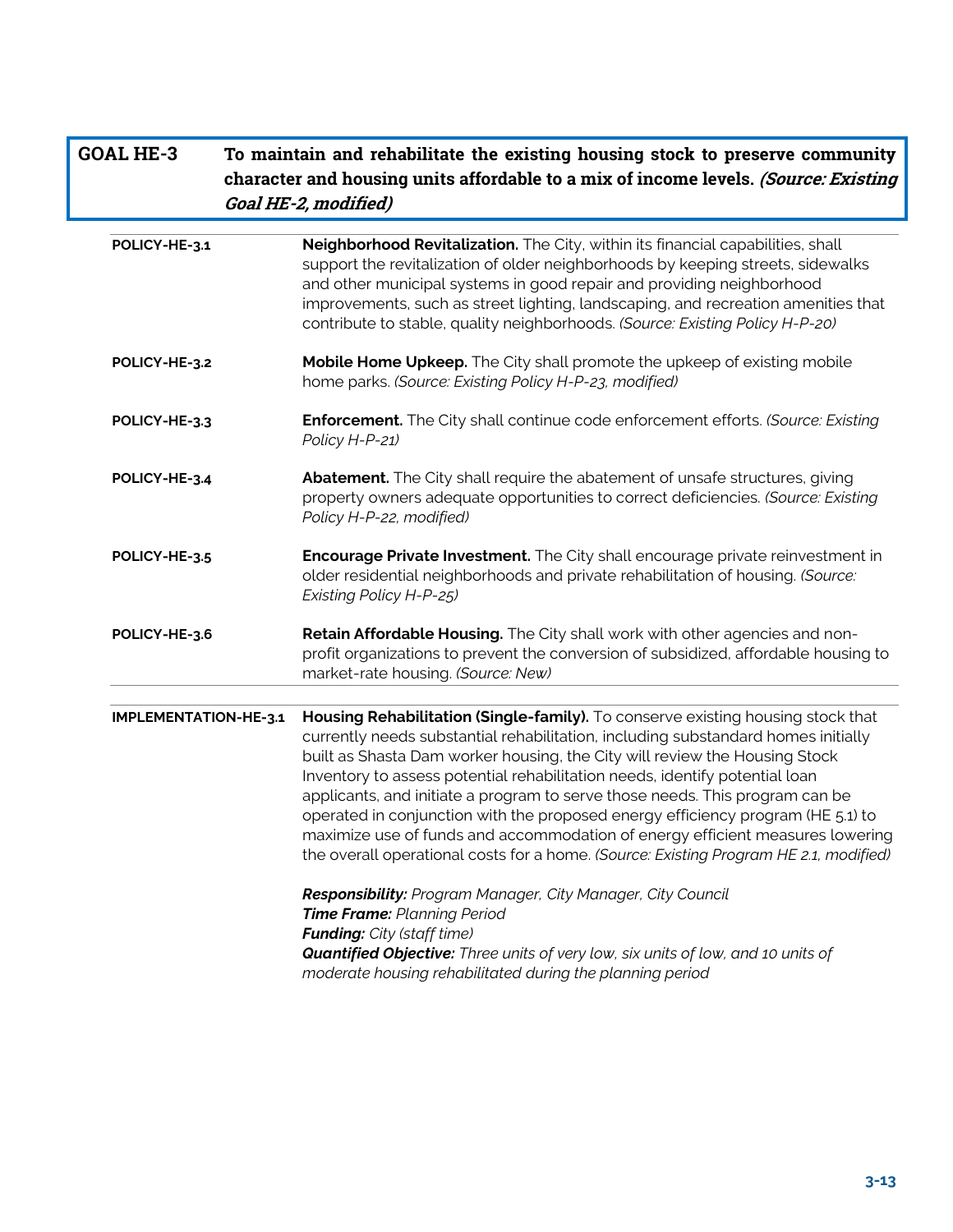Ш



|                              | <b>IMPLEMENTATION-HE-3.2 Housing Rehabilitation (Multifamily).</b> The City will address the rehabilitation of<br>multi-family units as a priority when applying for funding. (Source: Existing Program<br>$HE$ 2.2)                                                                                                                                                                         |
|------------------------------|----------------------------------------------------------------------------------------------------------------------------------------------------------------------------------------------------------------------------------------------------------------------------------------------------------------------------------------------------------------------------------------------|
|                              | <b>Responsibility:</b> Program Manager, City Manager, City Council<br>Time Frame: Planning Period<br><b>Funding:</b> City (staff time)<br><b>Quantified Objective:</b> Successful funding for rehabilitation of a minimum of 10 units<br>over the planning period                                                                                                                            |
| <b>IMPLEMENTATION-HE-3.3</b> | Foreclosure Impact Mitigation. The City shall communicate with banks in<br>ownership of foreclosed homes to ensure the units are maintained, unoccupied<br>until rented or sold, and do not become a fire hazard due to overgrown<br>landscaping. The City shall partner with deed holders to inform the public about<br>units available for sale or conversion to long-term rental housing. |
|                              | <b>Responsibility:</b> Development Services Department, City Manager, City Council<br><b>Time Frame: Ongoing</b><br><b>Funding:</b> City (staff time)<br><b>Quantified Objective:</b> Maintain contact with deed holders; assist with the sale or<br>conversion to long-term rental housing of 10 units by 2028.                                                                             |
| IMPLEMENTATION-HE-3.4        | Code Enforcement Procedures. The City shall amend Section 1.17.50 of the City<br>Municipal Code to require administrative citations to include a list of potential<br>resources available to property owners to correct violations, (New Program)                                                                                                                                            |
|                              | Responsibility: Program Manager, City Manager, City Council<br>Time Frame: $FY$ 21/22<br><b>Funding:</b> City (staff time)<br><b>Quantified Objective: Updated Municipal Code</b>                                                                                                                                                                                                            |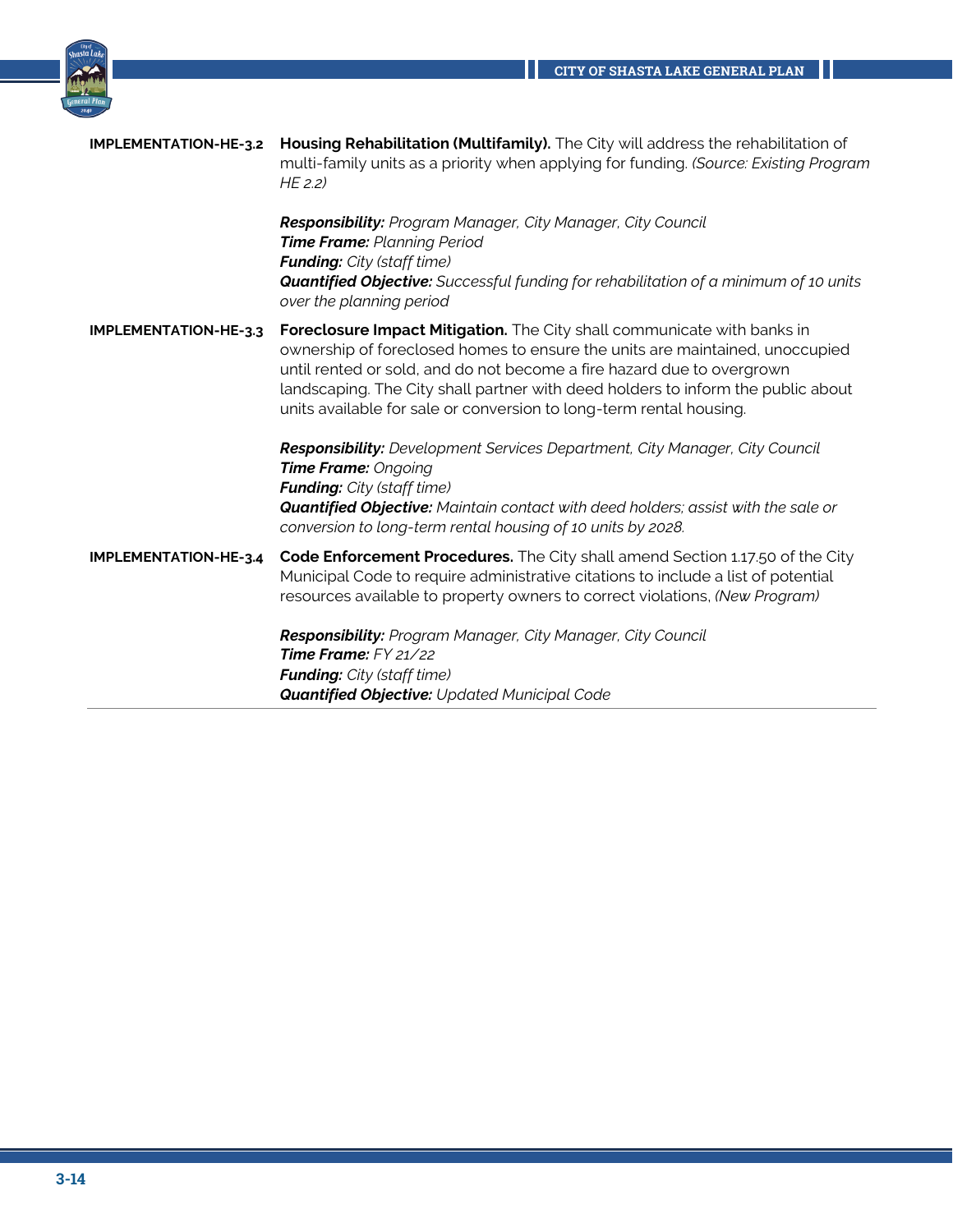

| <b>GOAL HE-4</b>             | To provide adequate infrastructure and services for residential development.<br>(Source: Existing Goal HE-3, modified)                                                                                                                                                                                                                                   |
|------------------------------|----------------------------------------------------------------------------------------------------------------------------------------------------------------------------------------------------------------------------------------------------------------------------------------------------------------------------------------------------------|
| POLICY-HE-4.1                | <b>Public service Maintenance.</b> The City shall maintain an adequate level of public<br>services, infrastructure, and park and recreational facilities to meet the needs of<br>existing and projected development within the fiscal capacity of the City. (Source:<br>Existing Policy H-P-26)                                                          |
| POLICY-HE-4.2                | <b>Public services for New Development).</b> The City shall ensure that housing<br>developments pay their fair share of public facilities and service costs. For<br>affordable housing, the City shall secure funding wherever possible for the<br>replacement or installation of off-site infrastructure. (Source: Existing Policy H-P-28,<br>modified) |
| POLICY-HE-4.3                | Infrastructure Funding. The City shall seek federal, state, and local grants to fund<br>infrastructure improvements. (Source: Existing Policy H-P-10, modified)                                                                                                                                                                                          |
|                              |                                                                                                                                                                                                                                                                                                                                                          |
| <b>IMPLEMENTATION-HE-4.1</b> | Local, State, and Federal Funding for Infrastructure. The City will pursue funding<br>for infrastructure that will support infill properties that can be used for residential<br>development. (Existing Program HE 3.1, modified).                                                                                                                       |
|                              | <b>Responsibility:</b> Public Works Department, City Manager, City Council<br><b>Time Frame: Annually</b><br><b>Funding:</b> City (staff time)<br><b>Quantified Objective:</b> Four applications for funding for infrastructure during the<br>planning period                                                                                            |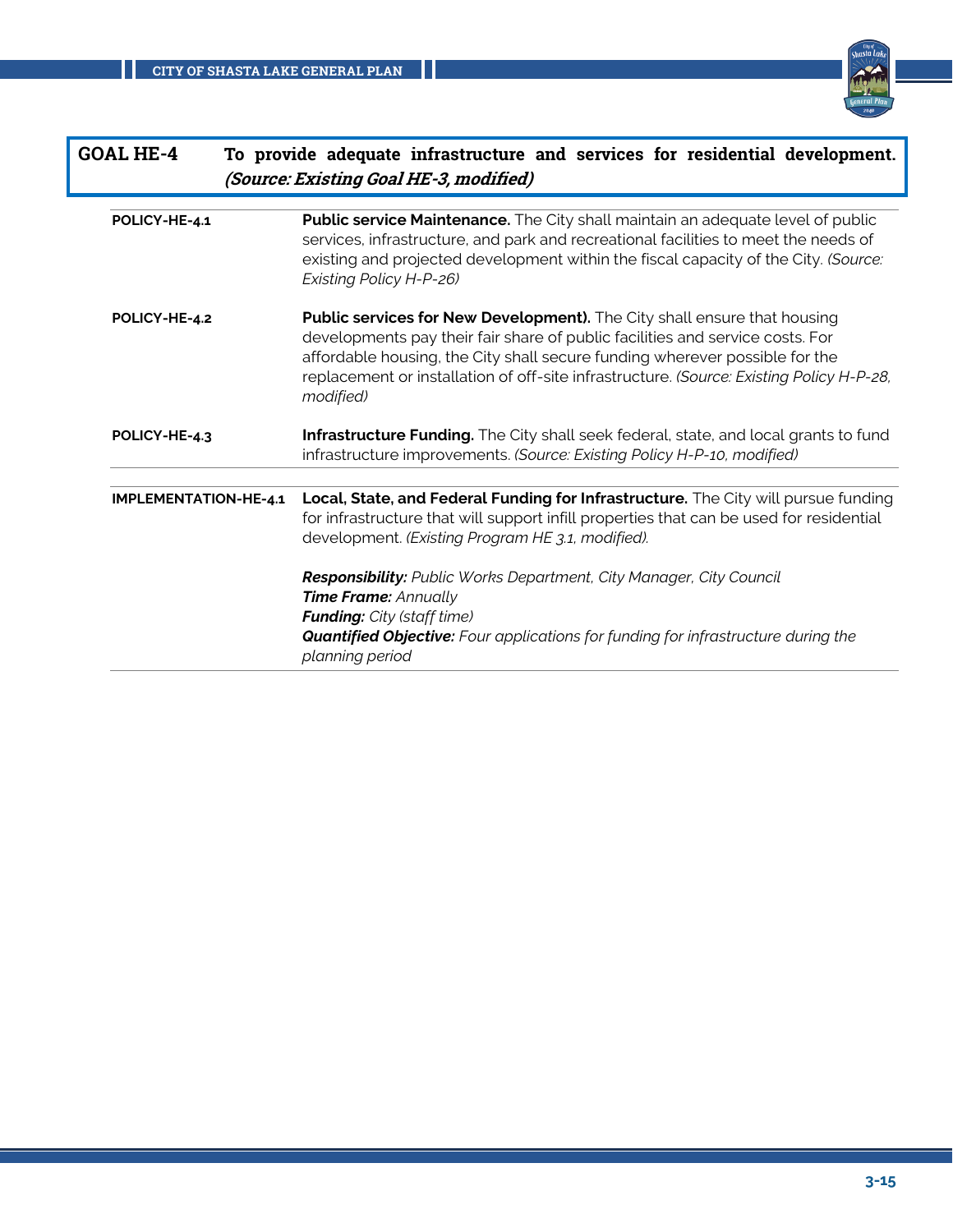

Ш

| <b>GOAL HE-5</b>             | To support energy efficiency improvements and appropriate weatherization for all<br>new and existing housing units. (Source: Existing Goal HE-5, modified)                                                                                                                                                       |
|------------------------------|------------------------------------------------------------------------------------------------------------------------------------------------------------------------------------------------------------------------------------------------------------------------------------------------------------------|
| POLICY-HE-5.1                | New Construction Efficiency. The City shall require new construction to meet<br>Title 24 energy conservation requirements. (Source: Existing Policy H-P-30,<br>modified)                                                                                                                                         |
| POLICY-HE-5.2                | Conservation Programs & Measures. The City shall promote energy efficiency<br>measures and energy conservation programs in accordance with applicable laws,<br>including programs to support low-income households. (Source: Existing Policy H-<br>P-31, modified)                                               |
| POLICY-HE-5.3                | Passive solar. During the tentative map review process, the City shall encourage<br>new subdivision lots to be oriented to allow for both passive and active solar<br>design to minimize energy losses. (Source: New)                                                                                            |
| IMPLEMENTATION-HE-5.1        | <b>Energy Efficiency Calculations.</b> The City shall require all new construction to<br>demonstrate compliance with Title 24 mandates during the planning and<br>design process using energy efficiency calculations approved by the State.<br>(Source: New)                                                    |
|                              | <b>Responsibility:</b> Development Services Department<br>Time Frame: Annually<br><b>Funding:</b> City (staff time)<br><b>Quantified Objective:</b> Title 24 compliance in all new construction                                                                                                                  |
| <b>IMPLEMENTATION-HE-5.2</b> | <b>Energy Efficiency.</b> The City shall offer programs that comply with applicable laws<br>that provide for weatherization and energy efficiency rebates for residential<br>customers and support low-income households. (Source: Existing Program HE 5.1,<br>modified)                                         |
|                              | <b>Responsibility:</b> Electric Department<br><b>Time Frame: Annually</b><br><b>Funding:</b> Electric Department funds (staff time)<br><b>Quantified Objective:</b> Program to use Public Benefit funds to assist 50 affordable<br>housing residents to access rebates, efficient appliances, and weatherization |
| IMPLEMENTATION-HE-5.3        | Green Building Incentives. The City shall encourage the implementation of the<br>voluntary (Tier 2) provisions of the Green Building standards. The City will also<br>provide information, on request, regarding green standards currently being<br>applied. (Source: New Program, staff)                        |
|                              | <b>Responsibility:</b> Electric Department<br>Time Frame: Annually<br><b>Funding:</b> Electric Department funds (staff time)<br><b>Quantified Objective:</b> 24 affordable housing units that comply with Tier 2 provisions<br>during the planning period                                                        |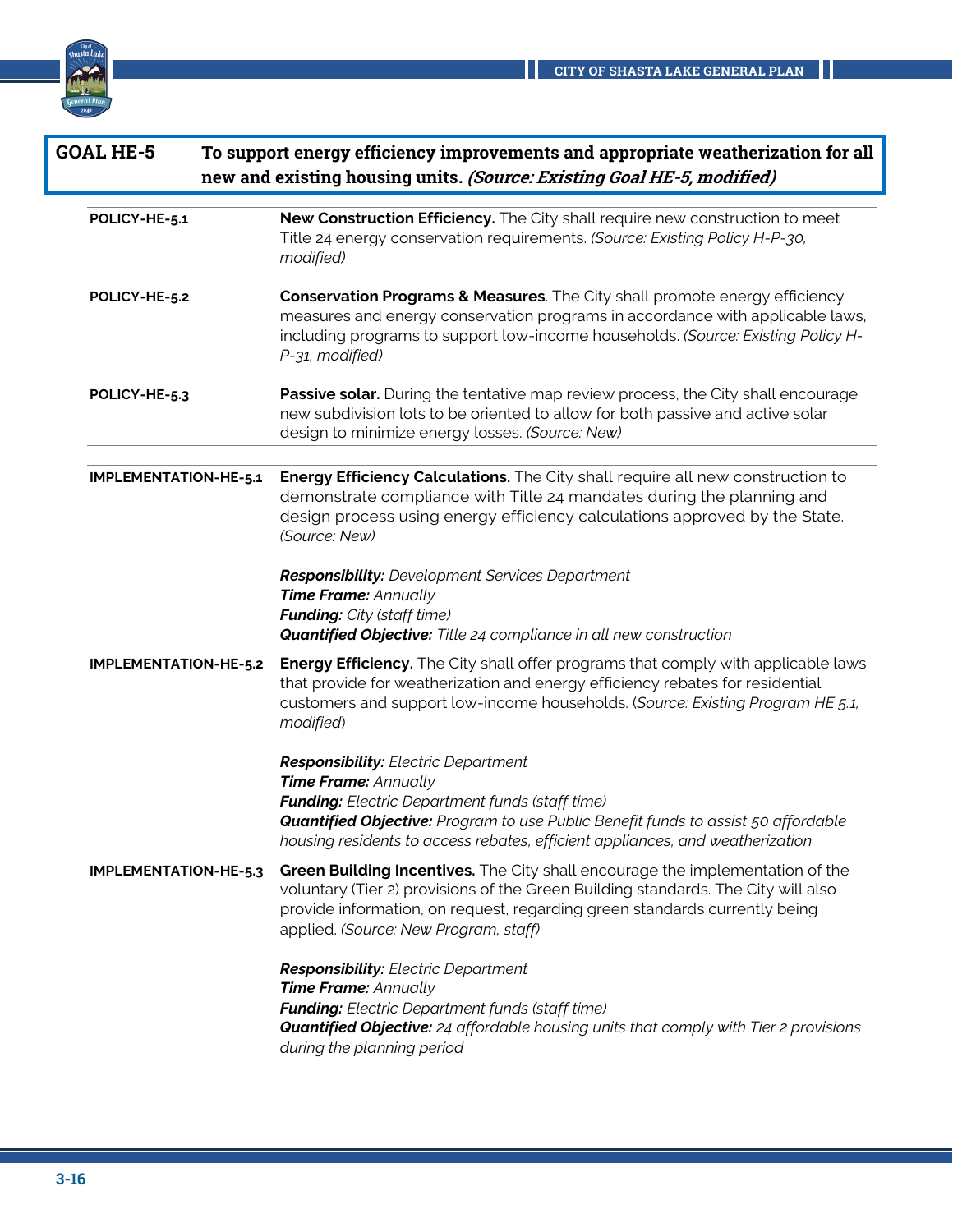

**IMPLEMENTATION-HE-5.4 Community Solar.** The City shall explore locations and projects for "community solar," or utility-scale solar photovoltaic systems with supporting programs to directly serve the City's end-users' electricity needs with local renewable energy sources. *(Source: New) Responsibility: Electric Department, Development Services Department Time Frame: FY 2022/23 Funding: City (staff time) Quantified Objective: Support the development of large scale community solar facilities; identify parcels appropriate for use; amend zoning code, where necessary,* 

*to eliminate constraints to solar facility development*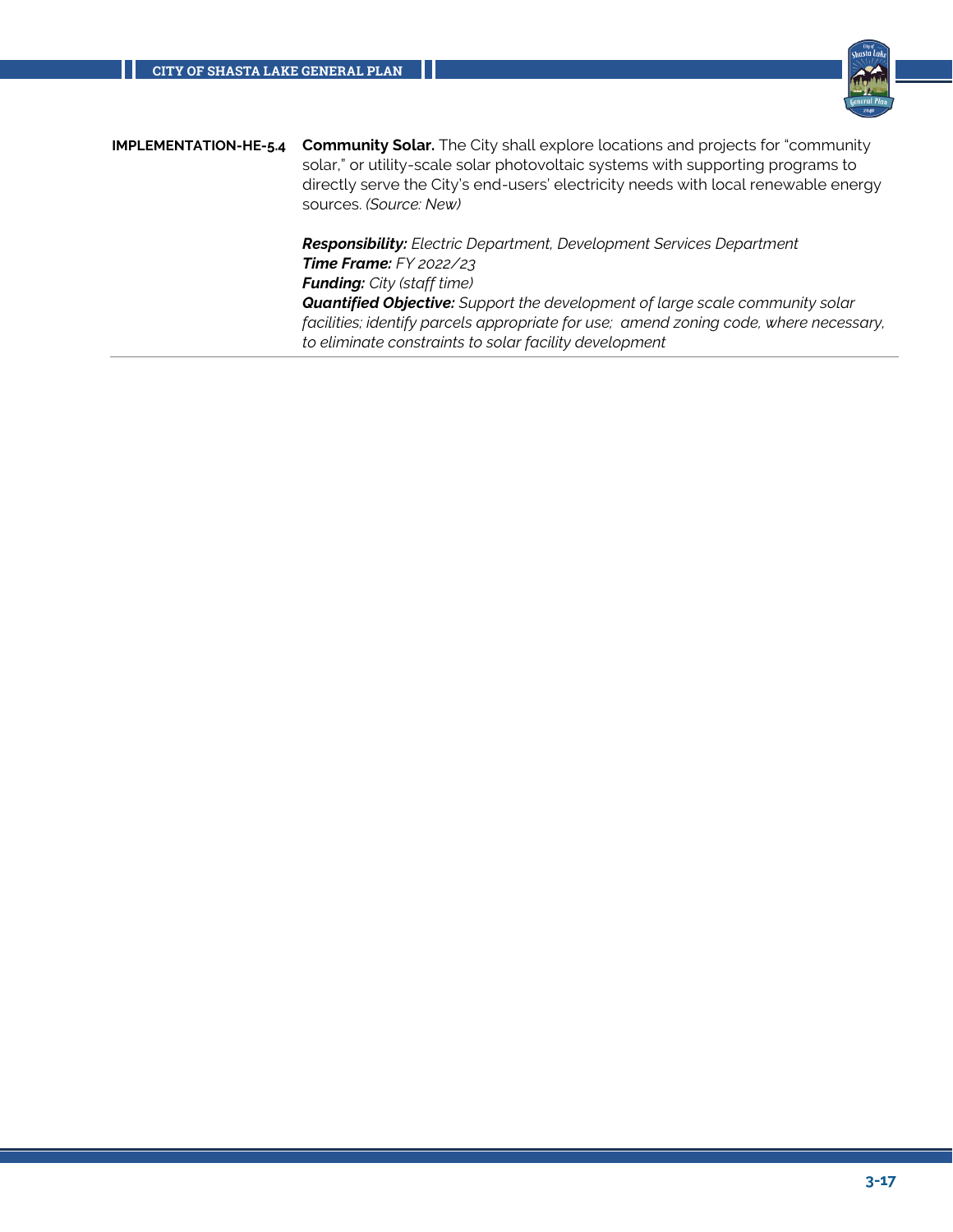

| <b>GOAL HE-6</b>             | To provide a range of housing types and services for special needs groups. (Source:<br>New)                                                                                                                                                                                                                                                                                                                                                                                                                                  |
|------------------------------|------------------------------------------------------------------------------------------------------------------------------------------------------------------------------------------------------------------------------------------------------------------------------------------------------------------------------------------------------------------------------------------------------------------------------------------------------------------------------------------------------------------------------|
| POLICY-HE-6.1                | Special Needs Populations. The City shall work with non-profit agencies, Shasta<br>County, neighboring cities, and developers on regional approaches to providing<br>housing and services to special needs populations, including the elderly, persons<br>with physical and mental disabilities (including developmental disabilities),<br>female-headed households, large families, farmworkers, extremely low-income<br>households, and veterans. (Source: Existing Policy H-P-33, modified)                               |
| POLICY-HE-6.2                | Special Housing Needs. The City shall seek to accommodate housing and<br>emergency shelter for residents with special housing needs through appropriate<br>zoning standards and permit processes. (Source: Existing Policy H-P-32)                                                                                                                                                                                                                                                                                           |
| POLICY-HE-6.3                | Homelessness. The City shall continue to support the Shasta County Housing<br>Authority, Shasta County Continuum of Care, Good News Rescue Mission, and all<br>other homeless service providers in their efforts to provide housing and services<br>for homeless persons and persons in need of supportive housing. (Source: Existing<br>Policy H-P-35, modified)                                                                                                                                                            |
| POLICY-HE-6.4                | Housing Variety. The City shall encourage the development and rehabilitation of<br>housing with a variety of unit sizes and number of bedrooms to address extremely<br>low-income and large households' needs. (Source: Existing Policy H-P-34, modified)                                                                                                                                                                                                                                                                    |
| POLICY-HE-6.5                | Transit Needs. The City shall encourage the development of new housing units<br>designed for seniors and persons with disabilities to have readily accessible public<br>transit and community services. (Source: Existing Policy H-P-37, modified)                                                                                                                                                                                                                                                                           |
| POLICY-HE-6.6                | Rental Assistance. The City shall support the continued use of rental assistance<br>opportunities for extremely low-income households, including HUD Housing<br>Choice Vouchers. (Source: Existing Policy H-P-8, modified)                                                                                                                                                                                                                                                                                                   |
| POLICY-HE-6.7                | Reasonable Accommodation. The City shall ensure equal access to housing by<br>providing a process for individuals with disabilities to make requests for<br>reasonable accommodation in regard to relief from land use, zoning, or building<br>laws, rules, policies, practices, and/or procedures. (Source: New)                                                                                                                                                                                                            |
| <b>IMPLEMENTATION-HE-6.1</b> | Reasonable Accommodation. The City shall continue to provide reasonable<br>accommodations through a formal procedure by reviewing and approving<br>requests for modifications to building or zoning requirements in order to ensure<br>accommodations for persons with disabilities. Additionally, the City shall provide<br>both printed information, and information on the City's website regarding<br>reasonable accommodations by January 2023. (Source: New)<br><b>Responsibility:</b> Development Services Department |
|                              | Time Frame: Ongoing; information available by 2023.<br><b>Funding:</b> City (staff time)<br><b>Quantified Objective:</b> Modifications to building requirements or exceptions to the<br>Zoning Plan as necessary to ensure reasonable accommodations for persons with<br>disabilities                                                                                                                                                                                                                                        |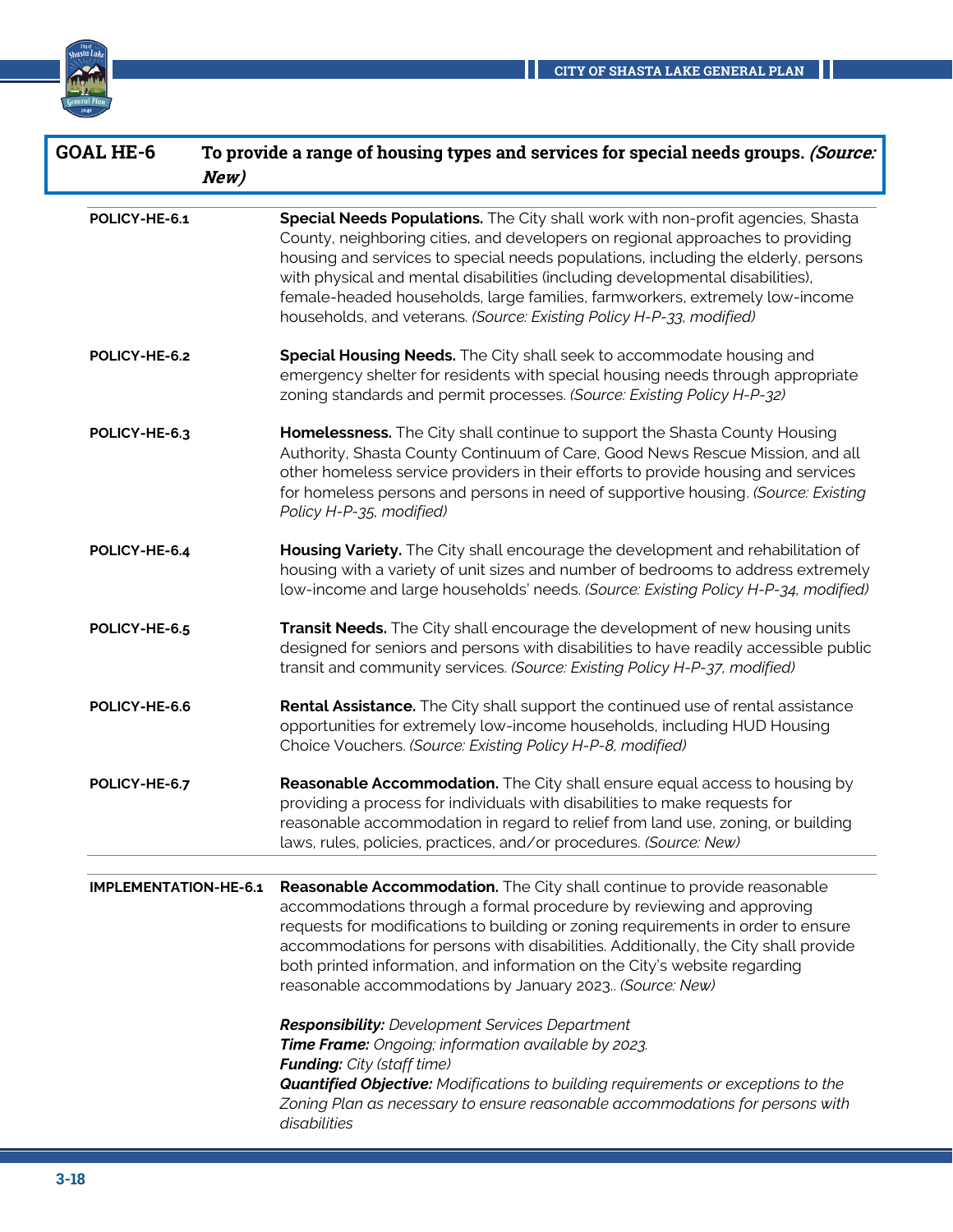

**IMPLEMENTATION-HE-6.2 Assistance for Special Needs Populations.** In order to assist in the housing needs for special needs populations, including the elderly, persons with physical and mental disabilities (including developmental disabilities), female-headed households, large families, farmworkers, extremely low-income households, and veterans, the City will engage with housing advocates, encourage housing providers to designate a portion of new affordable housing developments for special needs populations, , and pursue funding sources designated for these groups.. The City shall also partner with the Far Northern Regional Center to provide information and services to persons with development disabilities. *(Source: New)*

> *Responsibility: Development Services Department, City Manager, City Council Time Frame: Ongoing Funding: City (staff time) Quantified Objective: 10 affordable housing units for special needs populations.*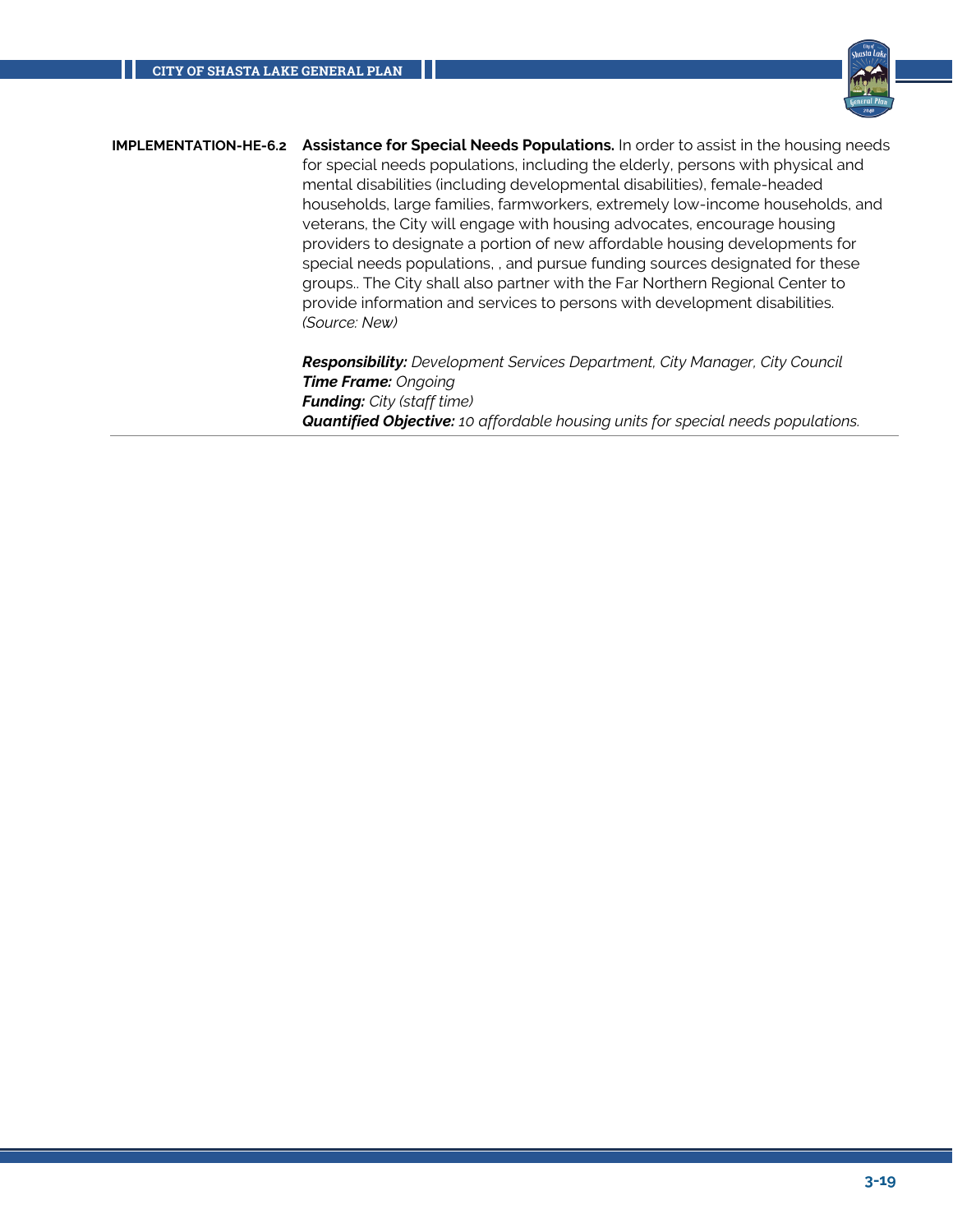

| <b>GOAL HE-7</b> |                       | To require safe and sanitary housing and quality living environment for all Shasta<br>Lake residents regardless of age, religion, race, ethnicity, creed, sex, sexual<br>orientation, marital status, ancestry, national origin, disability, economic level, and<br>other arbitrary factors. (Source: Existing Goal HE-6, modified)                                                                                                                                                              |  |
|------------------|-----------------------|--------------------------------------------------------------------------------------------------------------------------------------------------------------------------------------------------------------------------------------------------------------------------------------------------------------------------------------------------------------------------------------------------------------------------------------------------------------------------------------------------|--|
|                  | POLICY-HE-7.1         | Fair Housing. The City shall prioritize fair housing and require compliance with fair<br>housing laws. <sup>4</sup> (Source: New)                                                                                                                                                                                                                                                                                                                                                                |  |
|                  | POLICY-HE-7.2         | Discrimination. The City shall cooperate with community-based organizations that<br>provide services or information to victims of housing discrimination, including but<br>not limited to, Shasta County, the Shasta County Housing Authority, and Fair<br>Housing Advocates of Northern California. (Source: New)                                                                                                                                                                               |  |
|                  | IMPLEMENTATION-HE-7.1 | Section 8 Rental Assistance. The City shall be in regular contact with the Housing<br>Authority in order to obtain data and information about the Section 8 programs.<br>Information will be made readily available to individuals and affordable housing<br>developers. (Source: Existing Program HE 6.2)                                                                                                                                                                                       |  |
|                  |                       | Responsibility: City Program Manager<br>Time Frame: Ongoing<br><b>Funding:</b> City (staff time)<br><b>Quantified Objective:</b> Maintain contact with Shasta County Housing Authority for<br>data and other information; provide developers with data regarding housing<br>standards; identify housing standards that are constraints on Shasta Lake housing<br>Section 8 eligibility                                                                                                           |  |
|                  | IMPLEMENTATION-HE-7.2 | Equal Housing Opportunity. The City shall provide information obtained from the<br>Housing Authority (including brochures, flyers, posters, and similar publications) in<br>public locations, including City offices. In addition, the City shall have such<br>information available on the City's website and for distribution to interested parties<br>who request it. Information shall be provided in languages other than English<br>where appropriate. (Existing Program HE 6.3, modified) |  |
|                  |                       | Responsibility: City Program Manager<br>Time Frame: Ongoing<br><b>Funding:</b> City (staff time)<br>Quantified Objective: Compile and distribute up-to-date information concerning<br>equal opportunity and enforcement on a routine basis.                                                                                                                                                                                                                                                      |  |

<sup>4</sup> The Fair Employment and Housing Act (Cal. Gov't. Code §§12900–12996) prohibits discrimination in housing because of race, color, national origin, religion, sex, familial status, and disability.